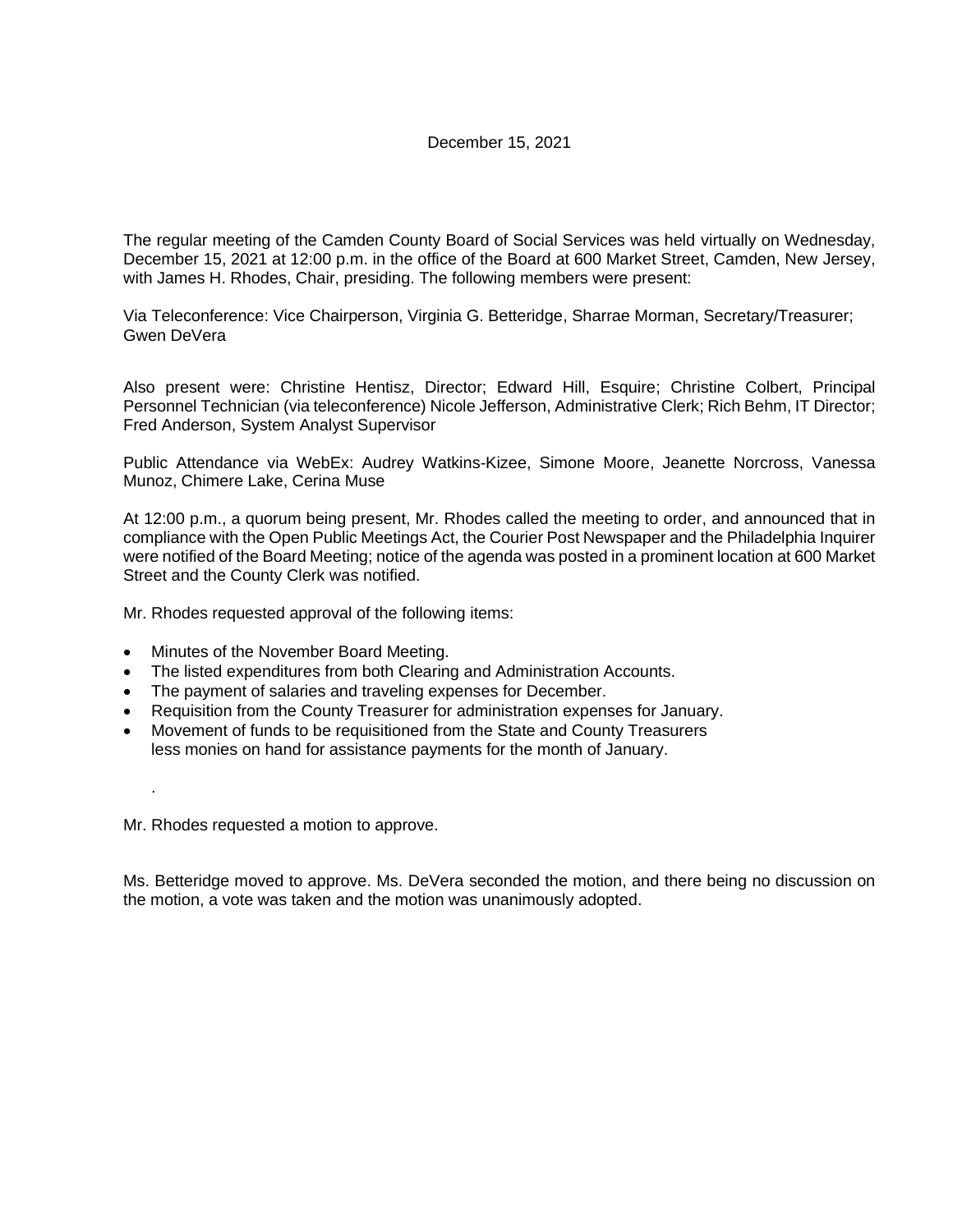# **Camden County Board of Social Services December 2021**

## **OPEN SESSION PUBLIC PARTICIPATION**

Mr. Rhodes requested a motion to open the meeting for public participation. Ms. Betteridge moved to open the Public Participation portion of the Open Session, seconded by Ms. DeVera and the motion was unanimously adopted.

Mr. Rhodes asked if there were any members of the public wishing to address the Board.

Chimere Lake inquired has the Board considered issuing hazard pay to the employees? Mr. Rhodes replied the no Camden County governmental agencies has authorized hazard pay. Mr. Rhodes continued, if any point, circumstances would change, the Board will follow along with County government and the County Health Department.

Ms. Lake also inquired if there can be more details given to employees regarding an employee testing positive for COVID-19. Ms. Lake understands that names cannot be stated of the person that tested positive, however more details on when the positive person was last at work, would be appreciated.

Mr. Rhodes replied that the Agency's HR department follows strictly with the direction and guidance from the County Health Department regarding contact tracing. As always, the Board will adapt and follow any protocols that are recommended from County Administration and the County Health Department.

Jeanette Norcross stated there has been pestering from a department's administrator to employees that use sick and/or personal time. Employees in this department are being told that sick and personal time off requests must be pre-approved. Ms. Norcross stated that requirement is not in the contract and she would like to know why this is being allowed?

Ms. Hentisz asked if Ms. Norcross could forward any correspondence regarding this matter to Ms. Hentisz' email so that this issue can be addressed and corrected.

Simone Moore inquired why are some supervisors skipping the steps of discipline?

Ms. Hentisz asked if Ms. Moore may forward to her any instances where the skipping of discipline occurred. Ms. Hentisz also stated there is also an option to file a grievance. Ms. Hentisz continued, she meets regularly with union leadership, so any issues can be relayed through union leadership and then brought to her attention.

Ms. Moore inquired what are the steps of filing a grievance? Ms. Hentisz answered the grievance steps are as follows: supervisor, administrator, and then to the Director's Office.

Mr. Rhodes asked if there were any other members of the public wishing to address the Board.

Hearing and seeing that there was no one, Mr. Rhodes thanked the staff members for their questions and requested a motion to close the Public Participation portion of the Open Session. Ms. Betteridge moved to close the Public Portion of the Open Session. Ms. DeVera seconded the motion and there being no discussion on the motion, a vote was taken, and the motion was unanimously adopted.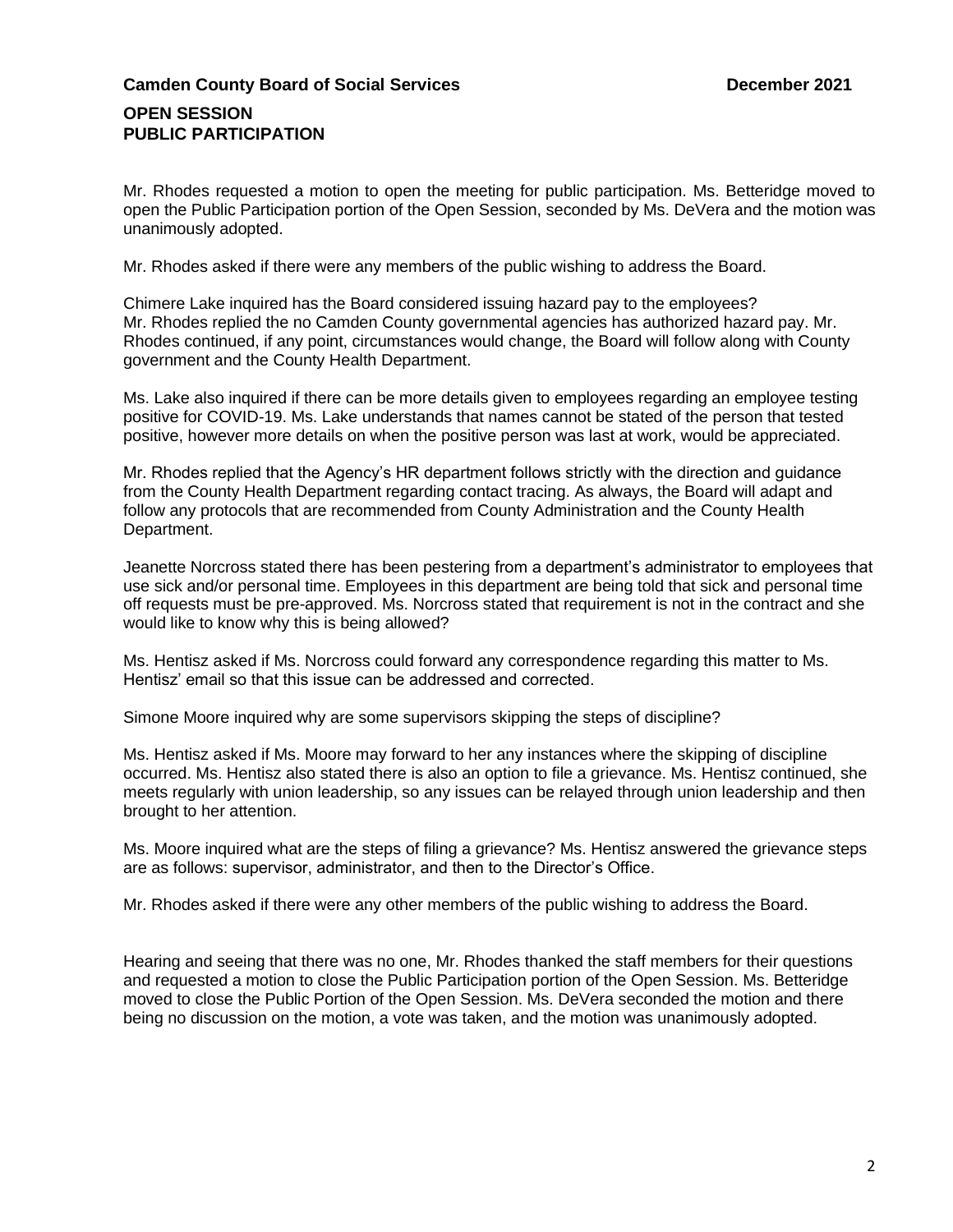# **Camden County Board of Social Services December 2021 OPEN SESSION**

The Open Session of the meeting continued.

## **UPDATE STATE AND FEDERAL POLICIES .................... ……………..….Christine Hentisz, Director**

Ms. Hentisz stated that all Board members would find a synopsis of informational transmittals, procedural bulletins, general assistance procedural bulletins and Division of Family Development instructions in their packet. If there were any questions on any of the material, Ms. Hentisz stated that she or her staff would be happy to answer.

Mr. Rhodes requested a motion to approve the Director's Update on the State and Federal Policies.

Ms. Betteridge moved to approve. Ms. DeVera seconded the motion and there being no discussion on the motion, a vote was taken and the motion to approve the Update was unanimously adopted.

**Resolution 235-2021 –Universal Service Fund………………………..…..…………Edward Hill, Esquire** 

Mr. Hill presented Resolution 235-2021. The Camden County Board of Social Services desires to apply for and obtain a grant from the New Jersey Department of Community Affairs for approximately \$19,631.00, to carry out a project to code and verify FAMIS documents for the period July 1, 2021 through June 30, 2022.

Mr. Rhodes requested a motion to adopt Resolution 235-2021.

Ms. Betteridge moved to adopt. Ms. DeVera seconded the motion and there being no other discussion on the motion a vote was taken and the Resolution was unanimously adopted.

**Resolution 236-2021 –Authorizing the Memorandum of Understanding with the State of NJ Department of Human Services Regarding the Administration of DMAHS Programs Including the NJ Medicaid and Children's Health Insurance Programs………………………..…..……………………………………………………...Edward Hill, Esquire** 

Mr. Hill presented Resolution 236-2021. The Camden County Board of Social Services is desirous of entering into a Memorandum of Understanding with the State of New Jersey Department of Human Services regarding the administration of DMAHS programs including the New Jersey Medicaid and children's health insurance programs. The execution of a Memorandum of Understanding with the State of New Jersey Department of Human Services shall be for the periods of January 1, 2022 to December 31, 2022.

Mr. Rhodes requested a motion to adopt Resolution 236-2021.

Ms. Betteridge moved to adopt. Ms. DeVera seconded the motion and there being no other discussion on the motion a vote was taken and the Resolution was unanimously adopted.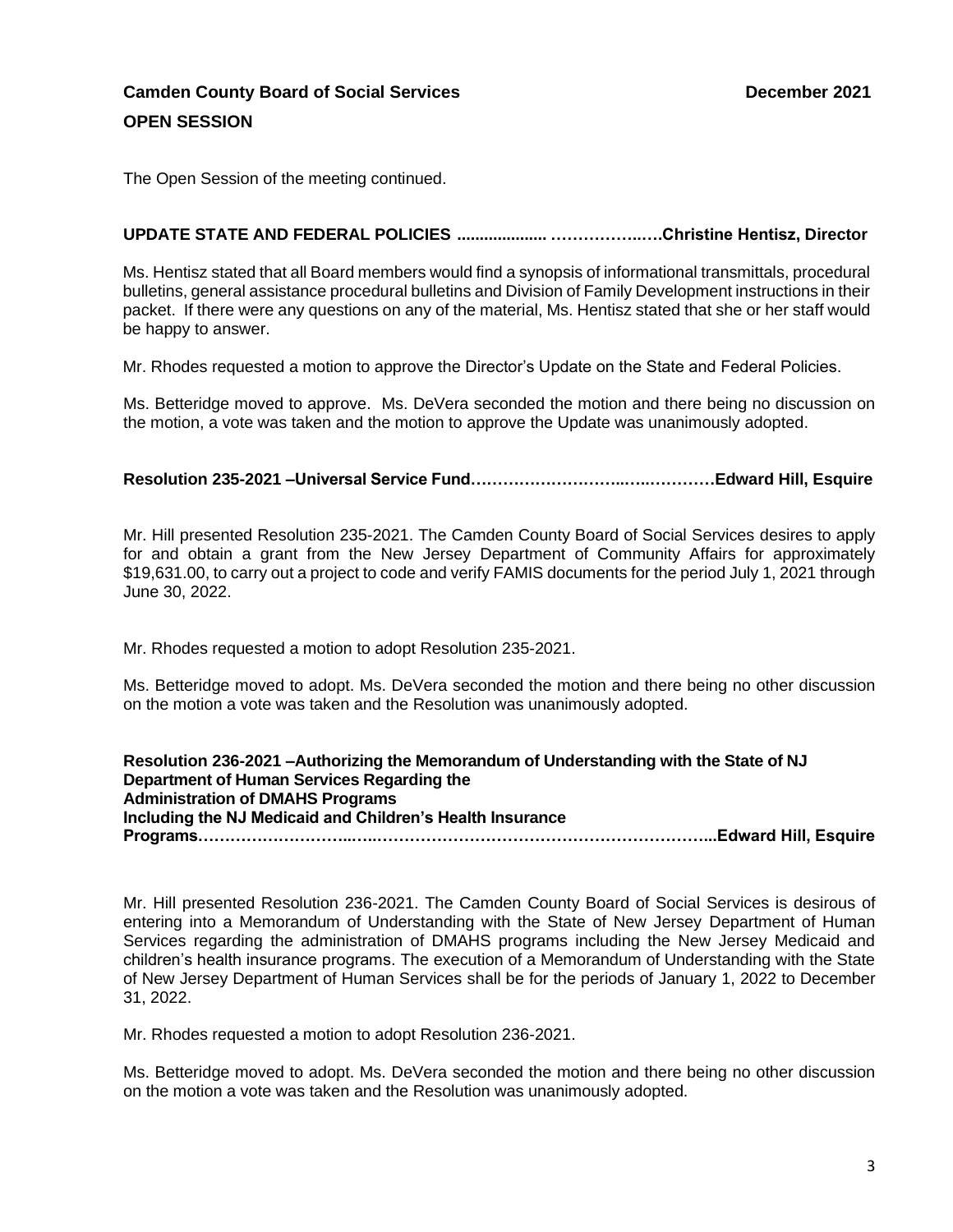#### **Resolution 237-2021 –Universal Service Fund………………………..…..…………Edward Hill, Esquire**

Mr. Hill presented Resolution 237-2021. Authorizing a salary increase for Management and members of the Administration for the year of 2022.

Mr. Rhodes requested a motion to adopt Resolution 237-2021.

Ms. Betteridge moved to adopt. Ms. DeVera seconded the motion and there being no other discussion on the motion a vote was taken and the Resolution was unanimously adopted.

#### **Resolution 238-2021 –Authorizing the Appointment of Special Legal Counsel to Represent the Camden County Board of Social Services in Child Support Matters………………………..…..……………..…Edward Hill, Esquire**

Mr. Hill presented Resolution 238-2021. The Camden County Board of Social Services has a need for special legal counsel to represent the Board in child support matters.

In response to publicly advertised Request for Proposals, the Board has received and reviewed proposals from the law firms of licensed attorneys eligible to practice law in the State of New Jersey.

The Camden County Board of Social Services hereby appoints the law firms of Mattleman, Weinroth & Miller, P.C., Law Firm of Raymond J. Zane and Associates and Angelini, Viniar & Freedman, L.L.P. as special legal counsel to the Camden County Board of Social Services at an hourly rate of \$97.00 for a one year term commencing January 1, 2022 and ending December 31, 2022. The annual limitation on each of the law firms of Mattleman, Weinroth & Miller, P.C., Law Firm of Raymond J. Zane & Associates and Angelini, Viniar, & Freedman, L.L.P. shall be \$30,000.00.

Mr. Rhodes requested a motion to adopt Resolution 238-2021.

Ms. Betteridge moved to adopt. Ms. DeVera seconded the motion and there being no other discussion on the motion a vote was taken and the Resolution was unanimously adopted.

**DIRECTOR'S REPORT...…........................................................................ Christine Hentisz, Director**

Ms. Hentisz provided an update to the Board of the Agency's continued response to the COVID-19 pandemic.

Ms. Hentisz reported on the current program changes from DFD (Division of Family Development) and DMAHS (Division of Medical Assistance and Health Services).

Ms. Hentisz stated initially the SNAP Options/Waivers were set to expire in January 2022. However, DFD informed the waivers have been extended until at least the first quarter of 2022. Telephonic signatures and no face-to-face requirements will continue to be allowed during the extension. Ms. Hentisz stated there are discussions regarding the non-closure of SNAP recertifications and how the cases will be affected with the waiver extension. Ms. Hentisz went on to say, DFD is very concerned with the extension, because majority of the SNAP cases have not been reviewed in almost two years. The Agency has been processing as many cases as possible to hopefully alleviate the number of cases to be recertified. DFD has also stated they are looking at possibly implementing a tier-program approach to assist those counties that have seen a huge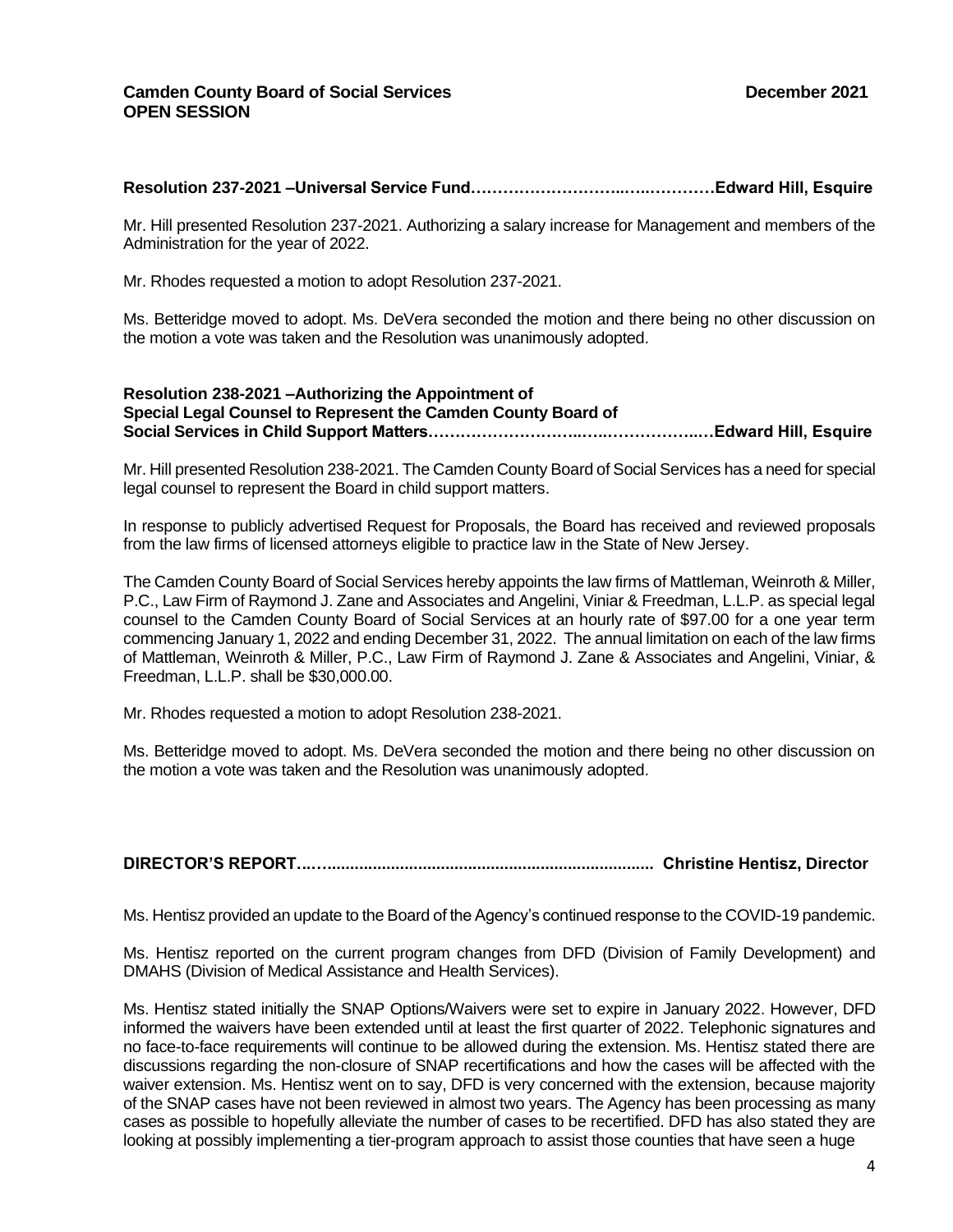#### **DIRECTOR'S REPORT (continued)........................................................... Christine Hentisz, Director**

increase in the number of applicants during the COVID-19 pandemic. Ms. Hentisz continues to meet with the generic department administrators and discuss plans on how to get the Agency caught up with the SNAP recertifications.

Next, Ms. Hentisz stated that the work participation and job search requirement with the county One Stop has also been extended until at least February 1, 2022. DFD and the Department of Labor (DOL) will be discussing the possible scenarios that may arise due to the extension. Protocols and mandates will need to be reviewed and discussed regarding clients being allowed to enter the One Stop building and the numerous vendors. Ms. Hentisz went on to say, the biggest change is the state of New Jersey is no longer a mandatory work participation requirement for SNAP recipients. The work participation program is now a voluntary program for SNAP recipients.

Ms. Hentisz thanked the Board for passing the Memorandum of Understanding (MOU) resolution. The MOU is an agreement between the Agency and DMAHS and how funding is allocated and distributed. Over the last two years, DMAHS has changed their focus to timeliness of processing applications. Ms. Hentisz has continued to update the Board in the past few months on the substantial progress the Agency's Medicaid Department has made. This huge accomplishment has a great effect on the amount of Enhanced Funding the Agency receives. Ms. Hentisz also informed the timeliness rate in the first quarter of 2021 was at 43%. The last quarter timeliness rate for 2021 is currently at 96%. Ms. Hentisz was very pleased to report this information to the Board and commended the Medicaid department for these huge accomplishments.

Next, Ms. Hentisz stated that she and her management team are continuing to review current COVID-19 policies and procedures, and to adjust where necessary. The Agency is working along with the County Health Department and County Administration to ensure staff and client are safe. Recently, the County Health Department approved the Agency's client lobby to be reconfigured so to allow more clients in the building due to the colder temperatures. Staff that work in the lobby have been great with communicating any concerns or suggestions.

Ms. Hentisz reported that she continues to be involved in discussions and meetings with other directors within the County Welfare Directors Association (CWDA) regarding common issues with the Civil Service Commission (CSC) being delayed in promotions due to COVID-19. Ms. Hentisz stated she will provide more updates to the Board in the months to come.

Ms. Hentisz informed the Board that the annual homeless population count, Point in Time, will be held on January 26, 2022. The Agency's Housing Department staff are actively involved with collecting the data of the homeless population and to ensure an accurate count is submitted.

Lastly, Ms. Hentisz was happy to report to the Board the Agency's involvement again in the Holiday Assistance Program. A few staff members along with the assistance of the Camden County Sherriff Department will be delivering gifts to families and their children on December 20<sup>th</sup>. Due to an anonymous donor from Cherry Hill, donations from the Cherry Hill Fire Department, and an administrator, the Holiday Assistance Program was able to assist an astounding 44 families this year which included 109 children. Ms. Hentisz thanked and appreciates the generosity of all the donors that assist those less fortunate in our community.

Mr. Rhodes thanked Ms. Hentisz for her Director's Report and commended the Medical Department for their tremendous efforts. Mr. Rhodes also shared his commendations to all involved in the Holiday Assistance Program. Mr. Rhodes asked if there were any questions or comments for the Director.